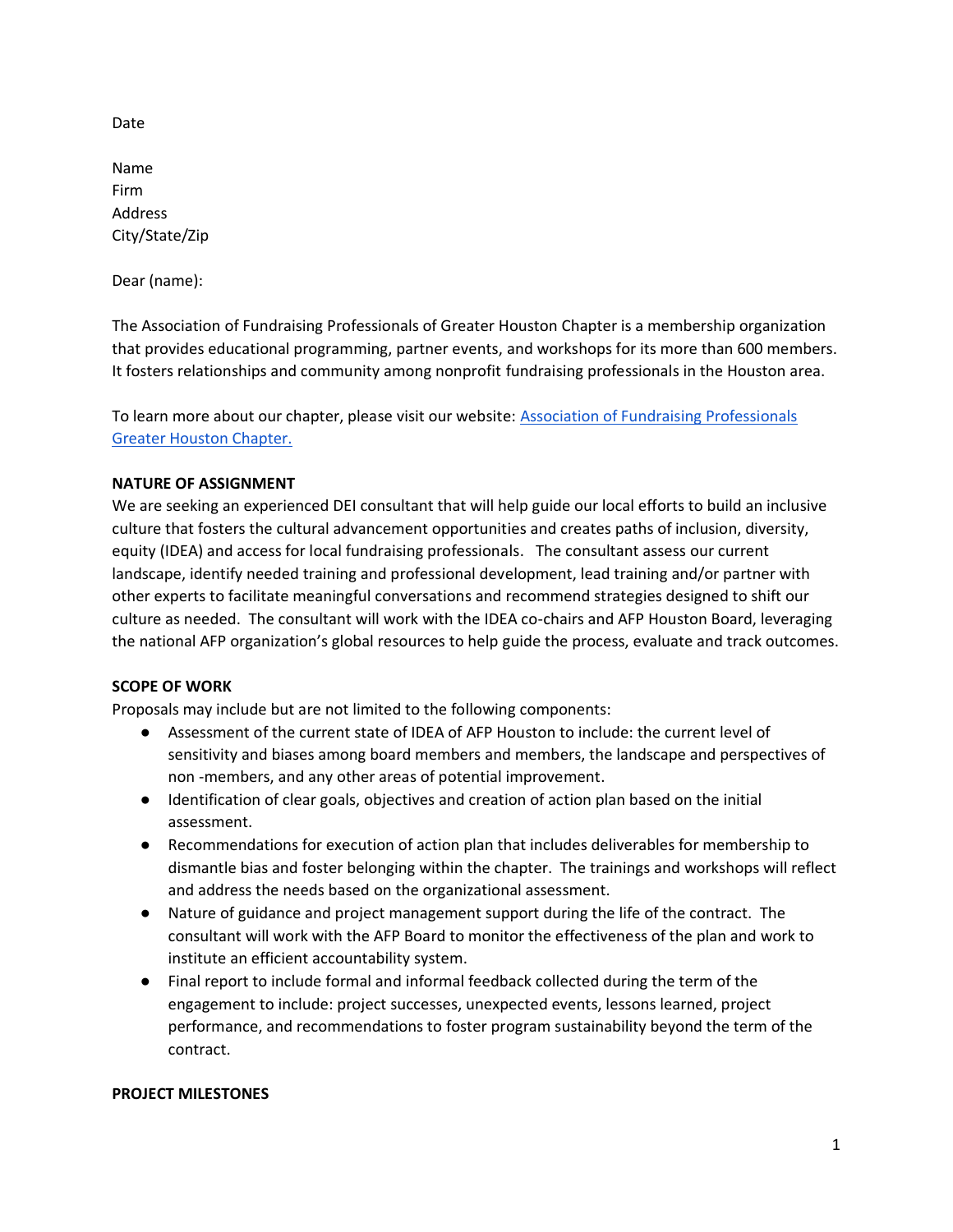The project will begin on July 1, 2022 will conclude on or before December 31, 2022. Project deliverable, key learnings, and potential opportunities will be evaluated to determine if additional support is required. The consultant will develop milestones and deliverables aligned with project scope.

### **SELECTION TIMELINE**

- Invitation to submit proposal: 4/22/2022
- Deadline for proposal submission: 5/20/2022
- Evaluations of Proposals: 5/27/2022
- Presentations by finalists: 6/10/2022
- Selection of Consultant: 6/17/2022
- Engagement begins: 7/1/ 2022

#### **CRITERIA FOR SELECTION**

- Prior experience in defining, developing, and implementing relevant and interactive DEI strategies
- Experience working with diverse communities and facilitating conversations about race, inequality, and discrimination at all professional levels from entry level to board members.
- Demonstrated focus in the nonprofit sector, and preferably fundraising or development experience. Understanding of fundraising nomenclature and ensuring strategies align with best practices rooted in equity.
- Relevant experience in working with nonprofit, public and private sector organizations to develop, assess, and audit organizational DEI practices that respond effectively to internal, environmental, political and fiscal realities.
- Relevant experience and expertise conducting meaningful DEI trainings and workshops.

#### **SUBMISSIONS SHOULD INCLUDE:**

- No more than five (5) pages in length.
- Firm credentials and relevant experience; profiles of key staff members and credentials. Identification of primary consultant to be assigned to engagement.
- Description of experience and approach for providing DEI consulting services for similar projects.
- Identification of and rationale for any sub-contractors to be used in support of the engagement (include associated costs in budget overview).
- Outline of proposed process, including methods, procedures, and activities required to deliver recommended assessment and training services for AFPGAC
- Detailed work schedule that identifies meeting dates, time frames for major components, target dates for key milestones, and dates for completion of a draft and final plan.
- Detailed budget based on individual project components.
- Names and contact information for at least two (2) references, preferably organizations for which firm has recently provided similar services.
- Proposed project budget range is \$15,000 \$25,000

#### **PROPOSAL SUBMISSION**

Proposal, resume/CV, and references should be sent to Lereca Monik + Eldon Lewis at [idea@afphouston.org](mailto:idea@afphouston.org) by May 20, 2022.